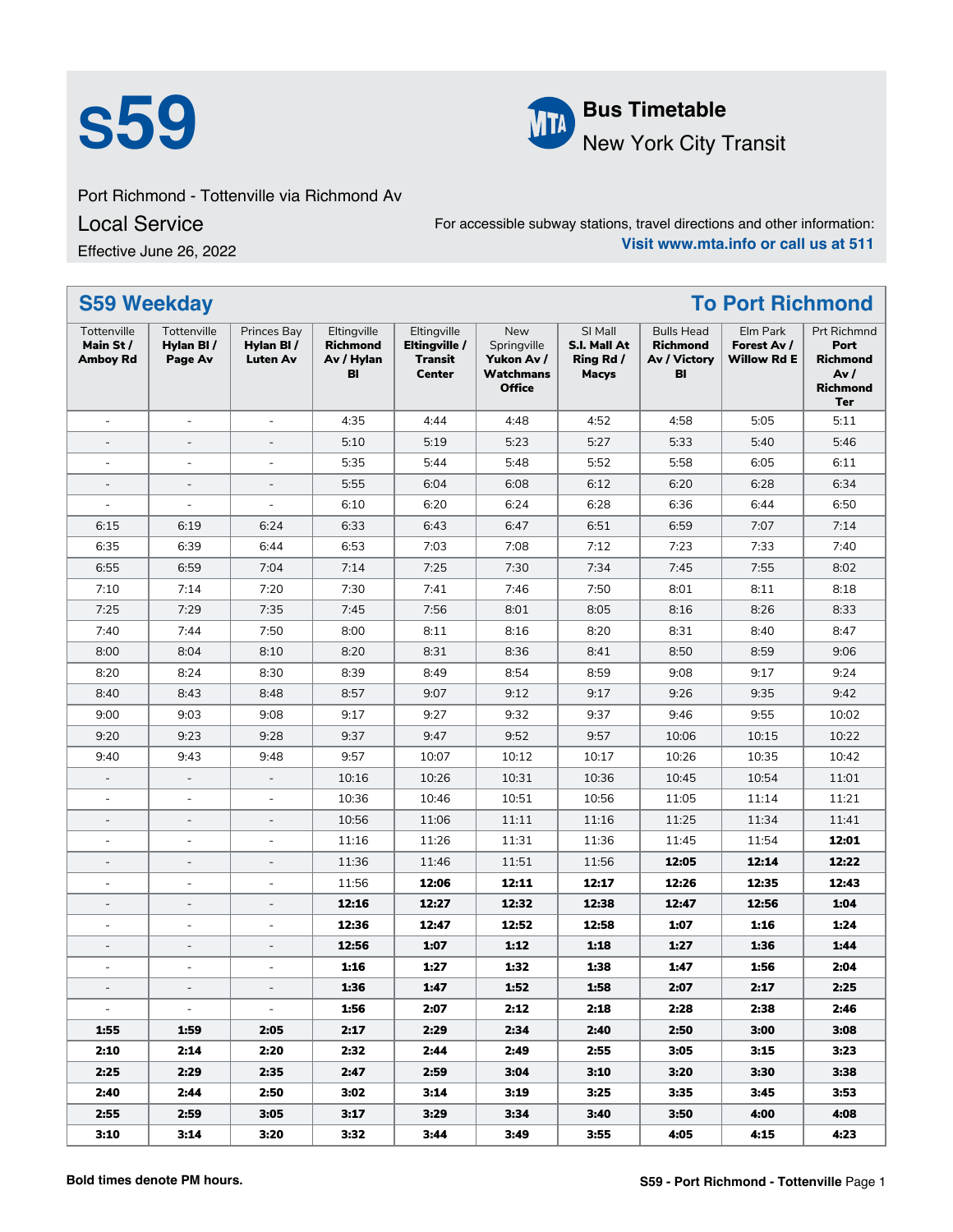| Tottenville<br>Main St/<br><b>Amboy Rd</b> | Tottenville<br>Hylan BI/<br>Page Av | Princes Bay<br>Hylan BI/<br><b>Luten Av</b> | Eltingville<br>Richmond<br>Av / Hylan<br>BI | Eltingville<br>Eltingville /<br>Transit<br>Center | New<br>Springville<br>Yukon Av /<br>Watchmans<br><b>Office</b> | SI Mall<br>S.I. Mall At<br>Ring Rd /<br><b>Macys</b> | <b>Bulls Head</b><br><b>Richmond</b><br>Av / Victory<br>BI | Elm Park<br>Forest Av /<br>Willow Rd E | Prt Richmnd<br>Port<br>Richmond<br>Av/<br><b>Richmond</b><br>Ter |
|--------------------------------------------|-------------------------------------|---------------------------------------------|---------------------------------------------|---------------------------------------------------|----------------------------------------------------------------|------------------------------------------------------|------------------------------------------------------------|----------------------------------------|------------------------------------------------------------------|
| 3:25                                       | 3:29                                | 3:35                                        | 3:45                                        | 3:57                                              | 4:02                                                           | 4:08                                                 | 4:18                                                       | 4:28                                   | 4:36                                                             |
| 3:40                                       | 3:44                                | 3:49                                        | 3:59                                        | 4:11                                              | 4:16                                                           | 4:22                                                 | 4:32                                                       | 4:42                                   | 4:50                                                             |
| 3:55                                       | 3:59                                | 4:04                                        | 4:14                                        | 4:26                                              | 4:31                                                           | 4:37                                                 | 4:47                                                       | 4:57                                   | 5:05                                                             |
| 4:10                                       | 4:14                                | 4:19                                        | 4:29                                        | 4:41                                              | 4:46                                                           | 4:52                                                 | 5:02                                                       | 5:12                                   | 5:20                                                             |
| 4:25                                       | 4:29                                | 4:34                                        | 4:44                                        | 4:56                                              | 5:01                                                           | 5:07                                                 | 5:17                                                       | 5:27                                   | 5:35                                                             |
| 4:40                                       | 4:44                                | 4:49                                        | 4:59                                        | 5:11                                              | 5:16                                                           | 5:22                                                 | 5:32                                                       | 5:42                                   | 5:50                                                             |
| 4:55                                       | 4:59                                | 5:04                                        | 5:14                                        | 5:26                                              | 5:31                                                           | 5:37                                                 | 5:47                                                       | 5:57                                   | 6:05                                                             |
| 5:10                                       | 5:14                                | 5:19                                        | 5:29                                        | 5:41                                              | 5:46                                                           | 5:52                                                 | 6:02                                                       | 6:12                                   | 6:20                                                             |
| 5:25                                       | 5:29                                | 5:34                                        | 5:44                                        | 5:56                                              | 6:01                                                           | 6:07                                                 | 6:17                                                       | 6:27                                   | 6:35                                                             |
| 5:40                                       | 5:44                                | 5:49                                        | 5:59                                        | 6:11                                              | 6:16                                                           | 6:22                                                 | 6:32                                                       | 6:42                                   | 6:50                                                             |
| 6:00                                       | 6:04                                | 6:09                                        | 6:19                                        | 6:31                                              | 6:36                                                           | 6:41                                                 | 6:50                                                       | 7:00                                   | 7:08                                                             |
| 6:20                                       | 6:24                                | 6:29                                        | 6:39                                        | 6:50                                              | 6:55                                                           | 7:00                                                 | 7:09                                                       | 7:19                                   | 7:27                                                             |
| 6:40                                       | 6:44                                | 6:49                                        | 6:58                                        | 7:09                                              | 7:14                                                           | 7:19                                                 | 7:28                                                       | 7:38                                   | 7:45                                                             |
| 7:00                                       | 7:04                                | 7:09                                        | 7:18                                        | 7:29                                              | 7:34                                                           | 7:40                                                 | 7:48                                                       | 7:56                                   | 8:03                                                             |
| 7:20                                       | 7:24                                | 7:29                                        | 7:38                                        | 7:48                                              | 7:53                                                           | 7:59                                                 | 8:07                                                       | 8:15                                   | 8:22                                                             |
| 7:37                                       | 7:41                                | 7:46                                        | 7:55                                        | 8:05                                              | 8:10                                                           | 8:16                                                 | 8:24                                                       | 8:32                                   | 8:39                                                             |
| $\blacksquare$                             | $\overline{\phantom{a}}$            | $\overline{\phantom{a}}$                    | 8:17                                        | 8:27                                              | 8:32                                                           | 8:38                                                 | 8:46                                                       | 8:54                                   | 9:01                                                             |
| $\overline{\phantom{a}}$                   | $\overline{\phantom{a}}$            | $\blacksquare$                              | 8:37                                        | 8:47                                              | 8:52                                                           | 8:58                                                 | 9:06                                                       | 9:14                                   | 9:21                                                             |
| $\overline{\phantom{a}}$                   | $\overline{\phantom{0}}$            | $\overline{\phantom{a}}$                    | 9:03                                        | 9:13                                              | 9:18                                                           | 9:24                                                 | 9:32                                                       | 9:40                                   | 9:47                                                             |
|                                            | $\overline{\phantom{a}}$            | $\equiv$                                    | 9:32                                        | 9:42                                              | 9:47                                                           | 9:53                                                 | 10:01                                                      | 10:08                                  | 10:15                                                            |
|                                            | $\overline{\phantom{a}}$            | $\blacksquare$                              | 10:00                                       | 10:08                                             | 10:12                                                          | 10:17                                                | 10:24                                                      | 10:31                                  | 10:38                                                            |
| $\overline{\phantom{a}}$                   | $\overline{\phantom{a}}$            | $\blacksquare$                              | 10:30                                       | 10:38                                             | 10:42                                                          | 10:47                                                | 10:54                                                      | 11:01                                  | 11:08                                                            |
| $\overline{\phantom{a}}$                   | $\overline{\phantom{a}}$            | $\overline{\phantom{a}}$                    | 11:00                                       | 11:08                                             | 11:12                                                          | 11:17                                                | 11:24                                                      | 11:31                                  | 11:37                                                            |
| $\overline{\phantom{a}}$                   | $\blacksquare$                      | $\overline{\phantom{a}}$                    | 11:30                                       | 11:37                                             | 11:41                                                          | 11:45                                                | 11:51                                                      | 11:58                                  | 12:04                                                            |
| $\overline{\phantom{a}}$                   | $\overline{\phantom{a}}$            | $\overline{\phantom{a}}$                    | 12:00                                       | 12:07                                             | 12:11                                                          | 12:15                                                | 12:21                                                      | 12:28                                  | 12:34                                                            |
|                                            | $\overline{a}$                      |                                             | 12:30                                       | 12:37                                             | 12:41                                                          | 12:45                                                | 12:51                                                      | 12:58                                  | 1:04                                                             |
| $\overline{\phantom{a}}$                   | $\blacksquare$                      | $\overline{\phantom{a}}$                    | 1:00                                        | 1:07                                              | 1:11                                                           | 1:15                                                 | 1:21                                                       | 1:28                                   | 1:34                                                             |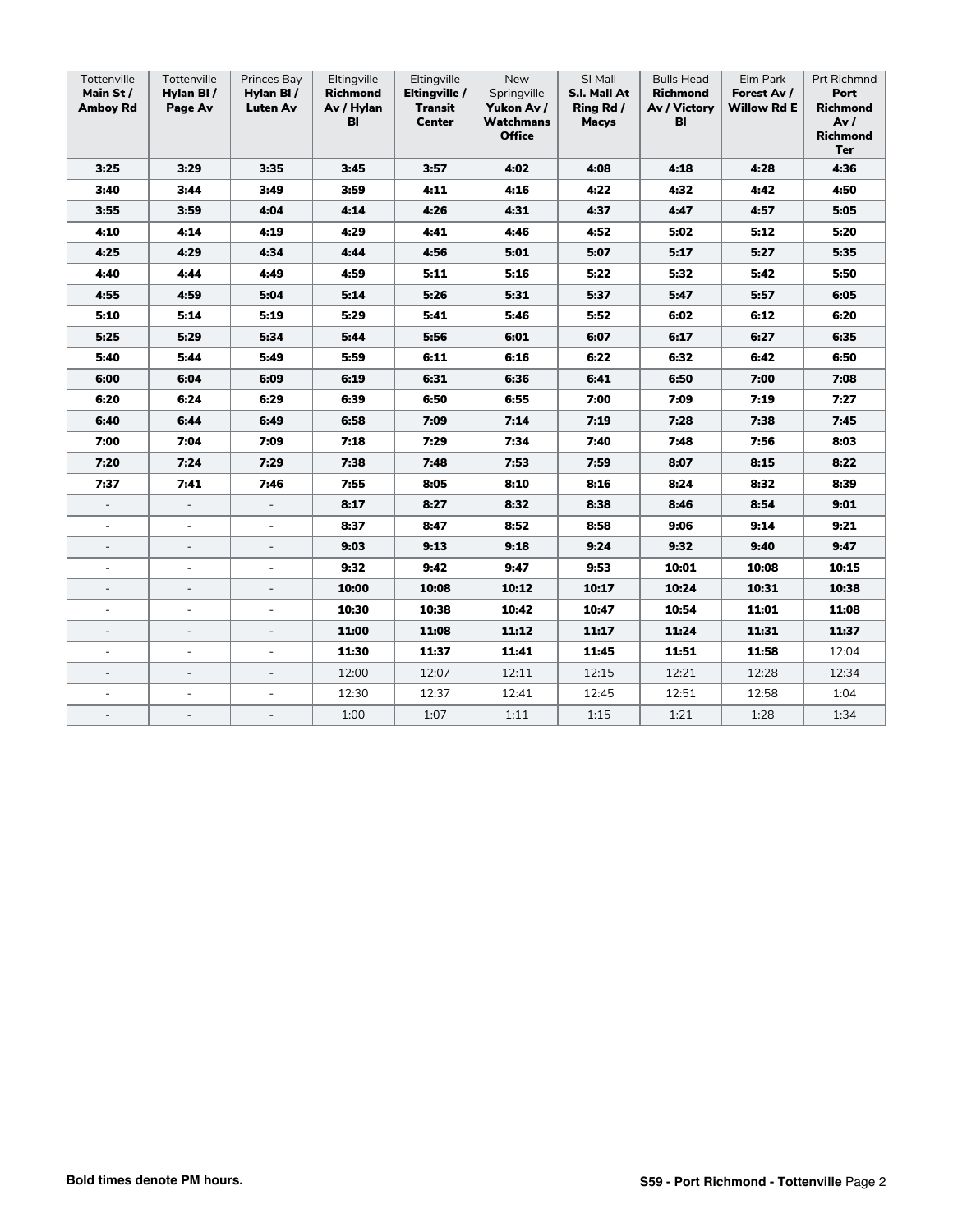|                                                                       | <b>S59 Weekday</b><br><b>To Tottenville</b>   |                                                            |                                                      |                                                           |                                                          |                                            |                                             |                                     |                                             |
|-----------------------------------------------------------------------|-----------------------------------------------|------------------------------------------------------------|------------------------------------------------------|-----------------------------------------------------------|----------------------------------------------------------|--------------------------------------------|---------------------------------------------|-------------------------------------|---------------------------------------------|
| Prt Richmnd<br><b>Richmond</b><br>Ter / Port<br><b>Richmond</b><br>Av | Elm Park<br>Forest Av /<br>Willowbroo<br>k Rd | <b>Bulls Head</b><br><b>Richmond</b><br>Av / Victory<br>BI | SI Mall<br>S.I. Mall At<br>Ring Rd /<br><b>Macys</b> | New<br>Springville<br>Yukon Av /<br><b>Richmond</b><br>Av | Eltingville<br>Eltingville /<br>Transit<br><b>Center</b> | Eltingville<br>Hylan BI/<br>Richmond<br>Av | Princes Bay<br>Hylan BI/<br><b>Luten Av</b> | Tottenville<br>Hylan BI/<br>Page Av | Tottenville<br>Main St /<br><b>Amboy Rd</b> |
| ÷,                                                                    | $\overline{\phantom{a}}$                      | $\overline{\phantom{a}}$                                   | 4:15                                                 | 4:20                                                      | 4:24                                                     | 4:31                                       |                                             | $\bar{\phantom{a}}$                 |                                             |
| $\overline{a}$                                                        |                                               |                                                            | 4:45                                                 | 4:51                                                      | 4:55                                                     | 5:03                                       |                                             |                                     |                                             |
| $\overline{\phantom{a}}$                                              | $\overline{\phantom{a}}$                      | $\overline{\phantom{a}}$                                   | 5:02                                                 | 5:08                                                      | 5:12                                                     | 5:20                                       | $\overline{\phantom{a}}$                    | $\overline{\phantom{a}}$            | $\overline{\phantom{a}}$                    |
| 5:00                                                                  | 5:06                                          | 5:14                                                       | 5:20                                                 | 5:26                                                      | 5:30                                                     | 5:39                                       | 5:46                                        | 5:53                                | 6:03                                        |
| 5:20                                                                  | 5:26                                          | 5:34                                                       | 5:41                                                 | 5:46                                                      | 5:52                                                     | 6:01                                       | 6:08                                        | 6:15                                | 6:25                                        |
| 5:40                                                                  | 5:47                                          | 5:56                                                       | 6:03                                                 | 6:08                                                      | 6:14                                                     | 6:23                                       | 6:30                                        | 6:36                                | 6:42                                        |
| 5:55                                                                  | 6:02                                          | 6:11                                                       | 6:18                                                 | 6:23                                                      | 6:29                                                     | 6:38                                       | 6:45                                        | 6:51                                | 6:57                                        |
| 6:05                                                                  | 6:12                                          | 6:21                                                       | 6:28                                                 | 6:33                                                      | 6:39                                                     | 6:49                                       | 6:56                                        | 7:02                                | 7:08                                        |
| 6:15                                                                  | 6:22                                          | 6:31                                                       | 6:39                                                 | 6:45                                                      | 6:51                                                     | 7:01                                       | 7:08                                        | 7:14                                | 7:20                                        |
| 6:25                                                                  | 6:32                                          | 6:42                                                       | 6:50                                                 | 6:56                                                      | 7:02                                                     | 7:12                                       | 7:19                                        | 7:25                                | 7:31                                        |
| 6:35                                                                  | 6:43                                          | 6:53                                                       | 7:01                                                 | 7:07                                                      | 7:13                                                     | 7:23                                       | 7:30                                        | 7:38                                | 7:44                                        |
| 6:48                                                                  | 6:56                                          | 7:06                                                       | 7:14                                                 | 7:20                                                      | 7:26                                                     | 7:36                                       | 7:44                                        | 7:52                                | 7:58                                        |
| 7:00                                                                  | 7:08                                          | 7:18                                                       | 7:26                                                 | 7:32                                                      | 7:38                                                     | 7:48                                       | 7:56                                        | 8:04                                | 8:10                                        |
| 7:15                                                                  | 7:23                                          | 7:33                                                       | 7:41                                                 | 7:47                                                      | 7:53                                                     | 8:03                                       | 8:11                                        | 8:19                                | 8:25                                        |
| 7:30                                                                  | 7:38                                          | 7:48                                                       | 7:56                                                 | 8:02                                                      | 8:08                                                     | 8:18                                       | 8:26                                        | 8:34                                | 8:40                                        |
| 7:45                                                                  | 7:53                                          | 8:03                                                       | 8:11                                                 | 8:17                                                      | 8:23                                                     | 8:33                                       | 8:41                                        | 8:49                                | 8:55                                        |
| 8:00                                                                  | 8:08                                          | 8:18                                                       | 8:26                                                 | 8:32                                                      | 8:38                                                     | 8:48                                       | 8:56                                        | 9:04                                | 9:10                                        |
| 8:15                                                                  | 8:23                                          | 8:33                                                       | 8:41                                                 | 8:47                                                      | 8:53                                                     | 9:03                                       | 9:11                                        | 9:19                                | 9:25                                        |
| 8:30                                                                  | 8:38                                          | 8:48                                                       | 8:56                                                 | 9:02                                                      | 9:08                                                     | 9:18                                       | 9:26                                        | 9:34                                | 9:40                                        |
| 8:50                                                                  | 8:58                                          | 9:08                                                       | 9:16                                                 | 9:22                                                      | 9:28                                                     | 9:38                                       | 9:44                                        | 9:49                                | 9:55                                        |
| 9:10                                                                  | 9:18                                          | 9:28                                                       | 9:36                                                 | 9:42                                                      | 9:48                                                     | 9:58                                       | 10:04                                       | 10:09                               | 10:15                                       |
| 9:30                                                                  | 9:38                                          | 9:48                                                       | 9:56                                                 | 10:02                                                     | 10:08                                                    | 10:18                                      |                                             |                                     |                                             |
| 9:50                                                                  | 9:58                                          | 10:08                                                      | 10:16                                                | 10:22                                                     | 10:28                                                    | 10:38                                      | $\overline{\phantom{a}}$                    | $\blacksquare$                      | $\overline{\phantom{a}}$                    |
| 10:10                                                                 | 10:18                                         | 10:28                                                      | 10:36                                                | 10:42                                                     | 10:48                                                    | 10:58                                      | $\overline{\phantom{a}}$                    | $\blacksquare$                      | $\overline{\phantom{a}}$                    |
| 10:30                                                                 | 10:38                                         | 10:48                                                      | 10:56                                                | 11:02                                                     | 11:08                                                    | 11:18                                      | $\blacksquare$                              | $\bar{\phantom{a}}$                 |                                             |
| 10:50                                                                 | 10:58                                         | 11:08                                                      | 11:16                                                | 11:22                                                     | 11:28                                                    | 11:38                                      | $\overline{\phantom{a}}$                    | $\overline{a}$                      |                                             |
| 11:10                                                                 | 11:18                                         | 11:28                                                      | 11:36                                                | 11:42                                                     | 11:48                                                    | 11:58                                      | $\overline{\phantom{a}}$                    | $\blacksquare$                      | $\overline{\phantom{a}}$                    |
| 11:30                                                                 | 11:38                                         | 11:48                                                      | 11:56                                                | 12:02                                                     | 12:08                                                    | 12:18                                      | $\overline{\phantom{a}}$                    | $\overline{a}$                      | $\overline{\phantom{a}}$                    |
| 11:50                                                                 | 11:58                                         | 12:08                                                      | 12:16                                                | 12:22                                                     | 12:28                                                    | 12:38                                      |                                             |                                     |                                             |
| 12:10                                                                 | 12:18                                         | 12:28                                                      | 12:36                                                | 12:42                                                     | 12:48                                                    | 12:58                                      |                                             |                                     |                                             |
| 12:30                                                                 | 12:38                                         | 12:48                                                      | 12:56                                                | 1:02                                                      | 1:10                                                     | 1:22                                       | $\overline{\phantom{a}}$                    | $\overline{\phantom{a}}$            |                                             |
| 12:50                                                                 | 12:58                                         | 1:08                                                       | 1:16                                                 | 1:22                                                      | 1:30                                                     | 1:42                                       | $\blacksquare$                              | $\equiv$                            | $\overline{\phantom{a}}$                    |
| 1:10                                                                  | 1:18                                          | 1:29                                                       | 1:37                                                 | 1:43                                                      | 1:51                                                     | 2:03                                       | 2:11                                        | 2:17                                | 2:23                                        |
| 1:30                                                                  | 1:38                                          | 1:49                                                       | 1:57                                                 | 2:03                                                      | 2:11                                                     | 2:23                                       | 2:31                                        | 2:37                                | 2:43                                        |
| 1:50                                                                  | 1:58                                          | 2:09                                                       | 2:17                                                 | 2:23                                                      | 2:31                                                     | 2:43                                       | 2:51                                        | 2:57                                | 3:03                                        |
| 2:10                                                                  | 2:18                                          | 2:29                                                       | 2:37                                                 | 2:43                                                      | 2:51                                                     | 3:03                                       | 3:11                                        | 3:17                                | 3:23                                        |
| 2:30                                                                  | 2:38                                          | 2:49                                                       | 2:57                                                 | 3:03                                                      | 3:11                                                     | 3:23                                       | 3:31                                        | 3:36                                | 3:41                                        |
| 2:50                                                                  | 2:58                                          | 3:09                                                       | 3:17                                                 | 3:23                                                      | 3:31                                                     | 3:42                                       | 3:48                                        | 3:53                                | 3:58                                        |
| 3:10                                                                  | 3:18                                          | 3:29                                                       | 3:37                                                 | 3:42                                                      | 3:49                                                     | 4:00                                       | 4:06                                        | 4:11                                | 4:16                                        |
| 3:30                                                                  | 3:38                                          | 3:49                                                       | 3:57                                                 | 4:02                                                      | 4:09                                                     | 4:20                                       | 4:26                                        | 4:31                                | 4:36                                        |
| 3:45                                                                  | 3:53                                          | 4:04                                                       | 4:12                                                 | 4:17                                                      | 4:24                                                     | 4:35                                       | 4:41                                        | 4:46                                | 4:51                                        |
| 4:00                                                                  | 4:08                                          | 4:19                                                       | 4:27                                                 | 4:32                                                      | 4:39                                                     | 4:50                                       | 4:56                                        | 5:01                                | 5:06                                        |
| 4:15                                                                  | 4:23                                          | 4:34                                                       | 4:42                                                 | 4:47                                                      | 4:54                                                     | 5:05                                       | 5:11                                        | 5:16                                | 5:21                                        |
| 4:30                                                                  | 4:38                                          | 4:49                                                       | 4:57                                                 | 5:02                                                      | 5:09                                                     | 5:20                                       | 5:26                                        | 5:31                                | 5:36                                        |
| 4:45                                                                  | 4:53                                          | 5:04                                                       | 5:12                                                 | 5:17                                                      | 5:24                                                     | 5:35                                       | 5:41                                        | 5:46                                | 5:51                                        |
| 5:00                                                                  | 5:08                                          | 5:19                                                       | 5:27                                                 | 5:32                                                      | 5:39                                                     | 5:49                                       | 5:55                                        | 6:00                                | 6:05                                        |
|                                                                       |                                               |                                                            |                                                      |                                                           |                                                          |                                            |                                             |                                     |                                             |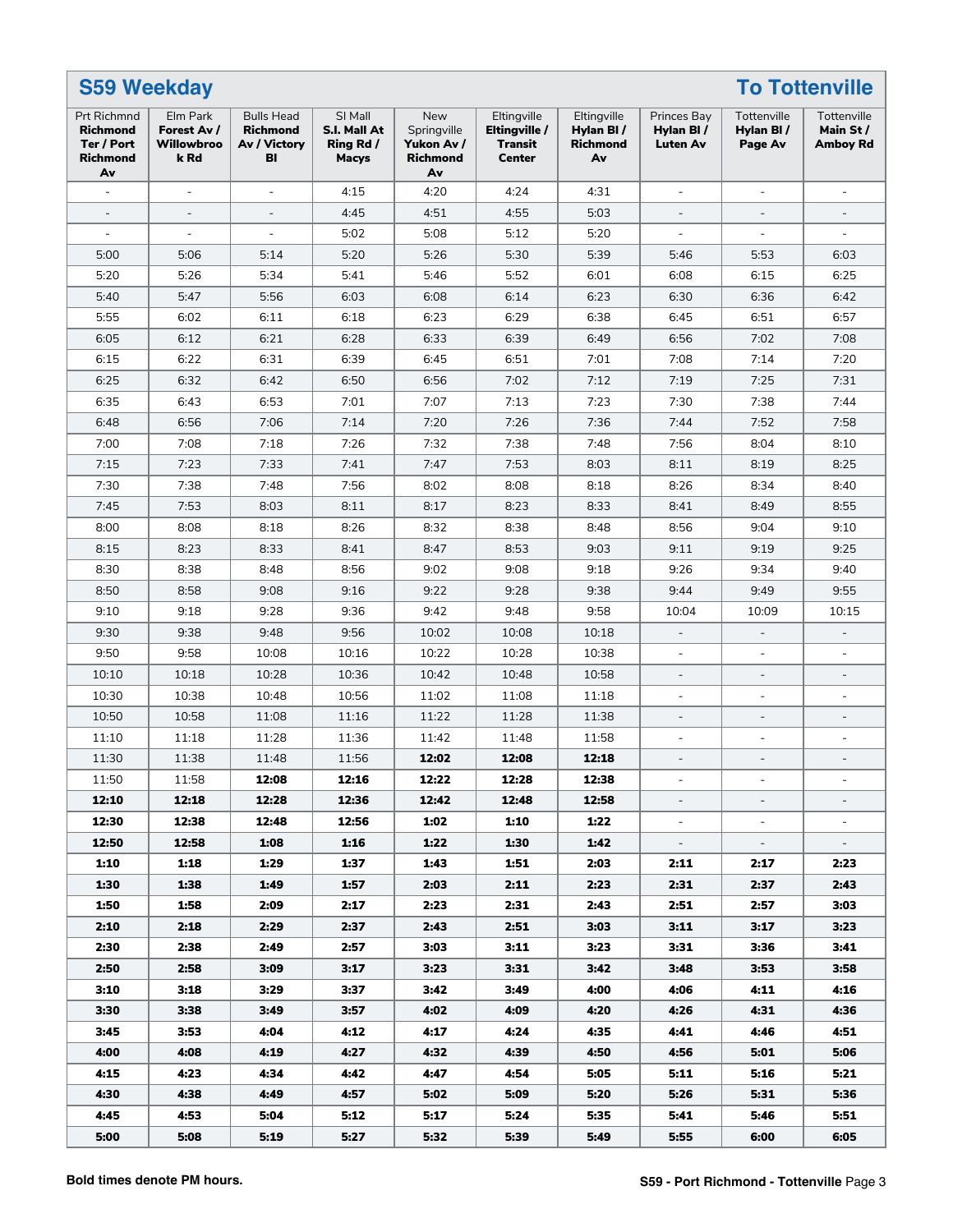| <b>Prt Richmnd</b><br><b>Richmond</b><br>Ter / Port<br><b>Richmond</b><br>Av | Elm Park<br>Forest Av /<br><b>Willowbroo</b><br>k Rd | <b>Bulls Head</b><br><b>Richmond</b><br>Av / Victory<br>BI | SI Mall<br>S.I. Mall At<br>Ring Rd /<br><b>Macys</b> | <b>New</b><br>Springville<br>Yukon Av /<br><b>Richmond</b><br>Av | Eltingville<br>Eltingville /<br><b>Transit</b><br><b>Center</b> | Eltingville<br>Hylan BI/<br><b>Richmond</b><br>Av | Princes Bay<br>Hylan BI/<br><b>Luten Av</b> | Tottenville<br>Hylan BI/<br>Page Av | Tottenville<br>Main St /<br><b>Amboy Rd</b> |
|------------------------------------------------------------------------------|------------------------------------------------------|------------------------------------------------------------|------------------------------------------------------|------------------------------------------------------------------|-----------------------------------------------------------------|---------------------------------------------------|---------------------------------------------|-------------------------------------|---------------------------------------------|
| 5:15                                                                         | 5:23                                                 | 5:34                                                       | 5:42                                                 | 5:47                                                             | 5:54                                                            | 6:04                                              | 6:10                                        | 6:15                                | 6:20                                        |
| 5:30                                                                         | 5:37                                                 | 5:47                                                       | 5:55                                                 | 6:00                                                             | 6:07                                                            | 6:17                                              | 6:23                                        | 6:28                                | 6:33                                        |
| 5:45                                                                         | 5:52                                                 | 6:02                                                       | 6:10                                                 | 6:15                                                             | 6:22                                                            | 6:32                                              | 6:37                                        | 6:42                                | 6:47                                        |
| 6:00                                                                         | 6:07                                                 | 6:17                                                       | 6:25                                                 | 6:30                                                             | 6:36                                                            | 6:46                                              | 6:51                                        | 6:56                                | 7:01                                        |
| 6:15                                                                         | 6:22                                                 | 6:32                                                       | 6:39                                                 | 6:44                                                             | 6:50                                                            | 7:00                                              | 7:05                                        | 7:10                                | 7:15                                        |
| 6:30                                                                         | 6:37                                                 | 6:47                                                       | 6:54                                                 | 6:59                                                             | 7:05                                                            | 7:15                                              | 7:20                                        | 7:25                                | 7:30                                        |
| 6:45                                                                         | 6:52                                                 | 7:02                                                       | 7:09                                                 | 7:14                                                             | 7:20                                                            | 7:30                                              | 7:36                                        | 7:41                                | 7:46                                        |
| 7:15                                                                         | 7:22                                                 | 7:32                                                       | 7:39                                                 | 7:44                                                             | 7:50                                                            | 7:59                                              | $\overline{\phantom{a}}$                    |                                     |                                             |
| 7:45                                                                         | 7:52                                                 | 8:00                                                       | 8:07                                                 | 8:12                                                             | 8:18                                                            | 8:27                                              | $\overline{\phantom{a}}$                    | $\sim$                              | $\blacksquare$                              |
| 8:15                                                                         | 8:22                                                 | 8:30                                                       | 8:37                                                 | 8:42                                                             | 8:48                                                            | 8:57                                              | $\overline{\phantom{a}}$                    | $\overline{\phantom{a}}$            |                                             |
| 8:45                                                                         | 8:52                                                 | 9:00                                                       | 9:07                                                 | 9:12                                                             | 9:18                                                            | 9:27                                              | $\blacksquare$                              | $\equiv$                            | $\sim$                                      |
| 9:15                                                                         | 9:22                                                 | 9:30                                                       | 9:37                                                 | 9:42                                                             | 9:47                                                            | 9:56                                              | $\overline{\phantom{a}}$                    |                                     |                                             |
| 9:45                                                                         | 9:51                                                 | 9:59                                                       | 10:06                                                | 10:11                                                            | 10:16                                                           | 10:25                                             | $\blacksquare$                              | $\sim$                              |                                             |
| 10:15                                                                        | 10:21                                                | 10:29                                                      | 10:36                                                | 10:41                                                            | 10:46                                                           | 10:54                                             | $\overline{\phantom{a}}$                    | $\equiv$                            |                                             |
| 10:45                                                                        | 10:50                                                | 10:57                                                      | 11:03                                                | 11:08                                                            | 11:13                                                           | 11:21                                             | $\blacksquare$                              | $\sim$                              | $\sim$                                      |
| 11:15                                                                        | 11:20                                                | 11:27                                                      | 11:33                                                | 11:38                                                            | 11:43                                                           | 11:51                                             | $\overline{\phantom{a}}$                    | $\overline{\phantom{a}}$            |                                             |
| 11:45                                                                        | 11:50                                                | 11:57                                                      | 12:03                                                | 12:08                                                            | 12:13                                                           | 12:21                                             | $\blacksquare$                              | $\equiv$                            | $\sim$                                      |
| 12:15                                                                        | 12:20                                                | 12:27                                                      | 12:33                                                | 12:38                                                            | 12:43                                                           | 12:51                                             | $\overline{\phantom{a}}$                    | $\overline{\phantom{a}}$            | $\overline{\phantom{a}}$                    |
| 12:45                                                                        | 12:50                                                | 12:57                                                      | 1:03                                                 | 1:08                                                             | 1:13                                                            | 1:21                                              | $\overline{\phantom{a}}$                    | $\bar{a}$                           |                                             |
| 1:25                                                                         | 1:30                                                 | 1:37                                                       | 1:43                                                 | 1:48                                                             | 1:53                                                            | 2:01                                              | $\overline{\phantom{a}}$                    |                                     |                                             |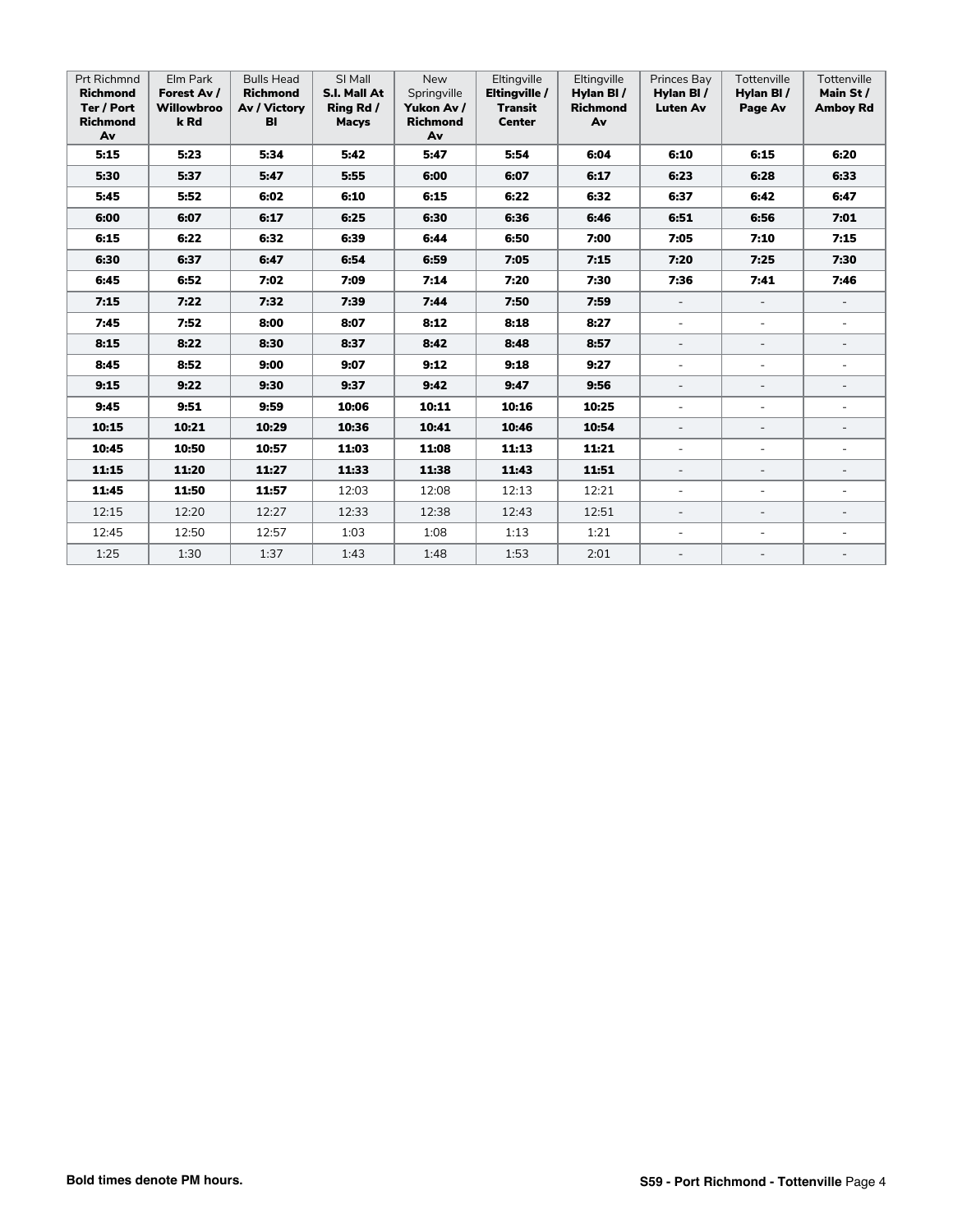| Eltingville                             | Eltingville                                   | New Springville                       | SI Mall                                | <b>Bulls Head</b>                         | Elm Park                                 | Prt Richmnd                               |
|-----------------------------------------|-----------------------------------------------|---------------------------------------|----------------------------------------|-------------------------------------------|------------------------------------------|-------------------------------------------|
| <b>Richmond Av /</b><br><b>Hylan BI</b> | <b>Eltingville / Transit</b><br><b>Center</b> | Yukon Av /<br><b>Watchmans Office</b> | <b>S.I. Mall At Ring</b><br>Rd / Macys | <b>Richmond Av /</b><br><b>Victory BI</b> | <b>Forest Av / Willow</b><br><b>Rd E</b> | <b>Port Richmond Av</b><br>/ Richmond Ter |
| 4:45                                    | 4:53                                          | 4:57                                  | 5:02                                   | 5:09                                      | 5:15                                     | 5:21                                      |
| 5:15                                    | 5:23                                          | 5:27                                  | 5:32                                   | 5:40                                      | 5:48                                     | 5:53                                      |
| 5:45                                    | 5:53                                          | 5:58                                  | 6:03                                   | 6:11                                      | 6:19                                     | 6:24                                      |
| 6:15                                    | 6:23                                          | 6:28                                  | 6:33                                   | 6:41                                      | 6:49                                     | 6:54                                      |
| 6:45                                    | 6:53                                          | 6:58                                  | 7:03                                   | 7:11                                      | 7:19                                     | 7:25                                      |
| 7:05                                    | 7:14                                          | 7:19                                  | 7:24                                   | 7:32                                      | 7:40                                     | 7:46                                      |
| 7:25                                    | 7:34                                          | 7:39                                  | 7:44                                   | 7:52                                      | 8:00                                     | 8:06                                      |
| 7:45                                    | 7:54                                          | 7:59                                  | 8:04                                   | 8:12                                      | 8:20                                     | 8:26                                      |
| 8:05                                    | 8:14                                          | 8:19                                  | 8:24                                   | 8:32                                      | 8:40                                     | 8:46                                      |
| 8:25                                    | 8:34                                          | 8:39                                  | 8:44                                   | 8:52                                      | 9:00                                     | 9:06                                      |
| 8:45                                    | 8:54                                          | 8:59                                  | 9:04                                   | 9:12                                      | 9:20                                     | 9:26                                      |
| 9:05                                    | 9:14                                          | 9:19                                  | 9:24                                   | 9:32                                      | 9:40                                     | 9:46                                      |
| 9:25                                    | 9:34                                          | 9:39                                  | 9:44                                   | 9:52                                      | 10:00                                    | 10:06                                     |
| 9:45                                    | 9:54                                          | 9:59                                  | 10:04                                  | 10:12                                     | 10:20                                    | 10:26                                     |
| 10:05                                   | 10:14                                         | 10:19                                 | 10:24                                  | 10:32                                     | 10:41                                    | 10:49                                     |
| 10:25                                   | 10:34                                         | 10:39                                 | 10:44                                  | 10:53                                     | 11:02                                    | 11:10                                     |
| 10:45                                   | 10:55                                         | 11:00                                 | 11:05                                  | 11:14                                     | 11:23                                    | 11:31                                     |
| 11:05                                   | 11:15                                         | 11:20                                 | 11:25                                  | 11:34                                     | 11:43                                    | 11:51                                     |
| 11:25                                   | 11:35                                         | 11:40                                 | 11:45                                  | 11:54                                     | 12:03                                    | 12:11                                     |
| 11:45                                   | 11:55                                         | 12:00                                 | 12:05                                  | 12:14                                     | 12:23                                    | 12:31                                     |
| 12:05                                   | 12:15                                         | 12:20                                 | 12:25                                  | 12:34                                     | 12:43                                    | 12:51                                     |
| 12:25                                   | 12:35                                         | 12:40                                 | 12:46                                  | 12:55                                     | 1:04                                     | 1:12                                      |
| 12:45                                   | 12:56                                         | 1:01                                  | 1:07                                   | 1:16                                      | 1:25                                     | 1:33                                      |
| 1:05                                    | 1:16                                          | 1:21                                  | 1:27                                   | 1:36                                      | 1:45                                     | 1:53                                      |
| 1:25                                    | 1:36                                          | 1:41                                  | 1:47                                   | 1:56                                      | 2:05                                     | 2:13                                      |
| 1:45                                    | 1:56                                          | 2:01                                  | 2:07                                   | 2:16                                      | 2:25                                     | 2:33                                      |
| 2:05                                    | 2:16                                          | 2:21                                  | 2:27                                   | 2:36                                      | 2:46                                     | 2:54                                      |
| 2:25                                    | 2:36                                          | 2:41                                  | 2:47                                   | 2:57                                      | 3:07                                     | 3:15                                      |
| 2:45                                    | 2:56                                          | 3:01                                  | 3:07                                   | 3:17                                      | 3:27                                     | 3:35                                      |
| 3:05                                    | 3:16                                          | 3:21                                  | 3:27                                   | 3:37                                      | 3:47                                     | 3:55                                      |
| 3:25                                    | 3:36                                          | 3:41                                  | 3:47                                   | 3:57                                      | 4:07                                     | 4:15                                      |
| 3:45                                    | 3:56                                          | 4:01                                  | 4:07                                   | 4:17                                      | 4:27                                     | 4:35                                      |
| 4:05                                    | 4:16                                          | 4:21                                  | 4:27                                   | 4:37                                      | 4:46                                     | 4:54                                      |
| 4:25                                    | 4:36                                          | 4:41                                  | 4:47                                   | 4:56                                      | 5:05                                     | 5:13                                      |
| 4:45                                    | 4:55                                          | 5:00                                  | 5:06                                   | 5:15                                      | 5:24                                     | 5:32                                      |
| 5:05                                    | 5:15                                          | 5:20                                  | 5:26                                   | 5:35                                      | 5:44                                     | 5:52                                      |
| 5:25                                    | 5:35                                          | 5:40                                  | 5:46                                   | 5:55                                      | 6:04                                     | 6:12                                      |
| 5:45                                    | 5:55                                          | 6:00                                  | 6:06                                   | 6:15                                      | 6:24                                     | 6:32                                      |
| 6:05                                    | 6:15                                          | 6:20                                  | 6:26                                   | 6:35                                      | 6:44                                     | 6:52                                      |
| 6:25                                    | 6:35                                          | 6:40                                  | 6:46                                   | 6:55                                      | 7:04                                     | 7:12                                      |
| 6:45                                    | 6:55                                          | 7:00                                  | 7:06                                   | 7:15                                      | 7:24                                     | 7:32                                      |
| 7:05                                    | 7:15                                          | 7:20                                  | 7:26                                   | 7:35                                      | 7:43                                     | 7:50                                      |
| 7:25                                    | 7:35                                          | 7:40                                  | 7:46                                   | 7:54                                      | 8:02                                     | 8:09                                      |
| 7:45                                    | 7:54                                          | 7:59                                  | 8:05                                   | 8:13                                      | 8:21                                     | 8:28                                      |
| 8:05                                    | 8:14                                          | 8:19                                  | 8:25                                   | 8:33                                      | 8:41                                     | 8:48                                      |
| 8:25                                    | 8:34                                          | 8:39                                  | 8:45                                   | 8:53                                      | 9:01                                     | 9:08                                      |
| 8:45                                    | 8:54                                          | 8:59                                  | 9:05                                   | 9:13                                      | 9:21                                     | 9:28                                      |
| 9:05                                    | 9:14                                          | 9:19                                  | 9:25                                   | 9:33                                      | 9:41                                     | 9:48                                      |
|                                         |                                               |                                       |                                        |                                           |                                          |                                           |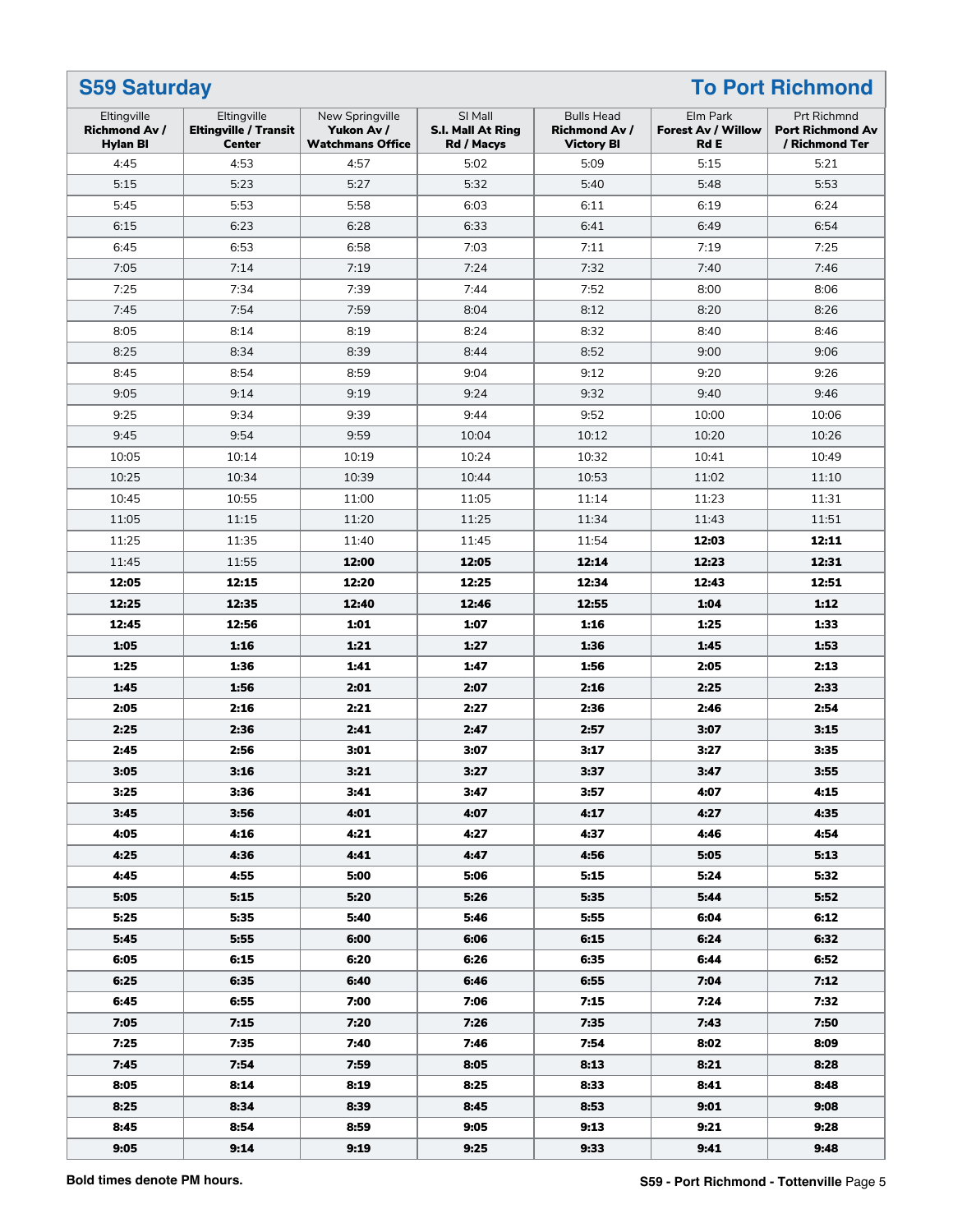| Eltingville<br><b>Richmond Av /</b><br><b>Hylan BI</b> | Eltingville<br>Eltingville / Transit<br><b>Center</b> | New Springville<br>Yukon Av /<br><b>Watchmans Office</b> | SI Mall<br><b>S.I. Mall At Ring</b><br>Rd / Macys | <b>Bulls Head</b><br><b>Richmond Av /</b><br><b>Victory BI</b> | Elm Park<br><b>Forest Av / Willow</b><br><b>Rd E</b> | Prt Richmnd<br><b>Port Richmond Av</b><br>/ Richmond Ter |
|--------------------------------------------------------|-------------------------------------------------------|----------------------------------------------------------|---------------------------------------------------|----------------------------------------------------------------|------------------------------------------------------|----------------------------------------------------------|
| 9:25                                                   | 9:34                                                  | 9:39                                                     | 9:45                                              | 9:53                                                           | 10:01                                                | 10:07                                                    |
| 9:45                                                   | 9:54                                                  | 9:59                                                     | 10:05                                             | 10:12                                                          | 10:20                                                | 10:26                                                    |
| 10:10                                                  | 10:18                                                 | 10:22                                                    | 10:27                                             | 10:34                                                          | 10:42                                                | 10:48                                                    |
| 10:35                                                  | 10:43                                                 | 10:47                                                    | 10:52                                             | 10:59                                                          | 11:07                                                | 11:13                                                    |
| 11:00                                                  | 11:08                                                 | 11:12                                                    | 11:17                                             | 11:24                                                          | 11:32                                                | 11:38                                                    |
| 11:25                                                  | 11:33                                                 | 11:37                                                    | 11:42                                             | 11:49                                                          | 11:57                                                | 12:03                                                    |
| 11:50                                                  | 11:58                                                 | 12:02                                                    | 12:07                                             | 12:14                                                          | 12:22                                                | 12:28                                                    |
| 12:15                                                  | 12:23                                                 | 12:27                                                    | 12:32                                             | 12:39                                                          | 12:47                                                | 12:53                                                    |
| 12:45                                                  | 12:53                                                 | 12:57                                                    | 1:02                                              | 1:09                                                           | 1:17                                                 | 1:23                                                     |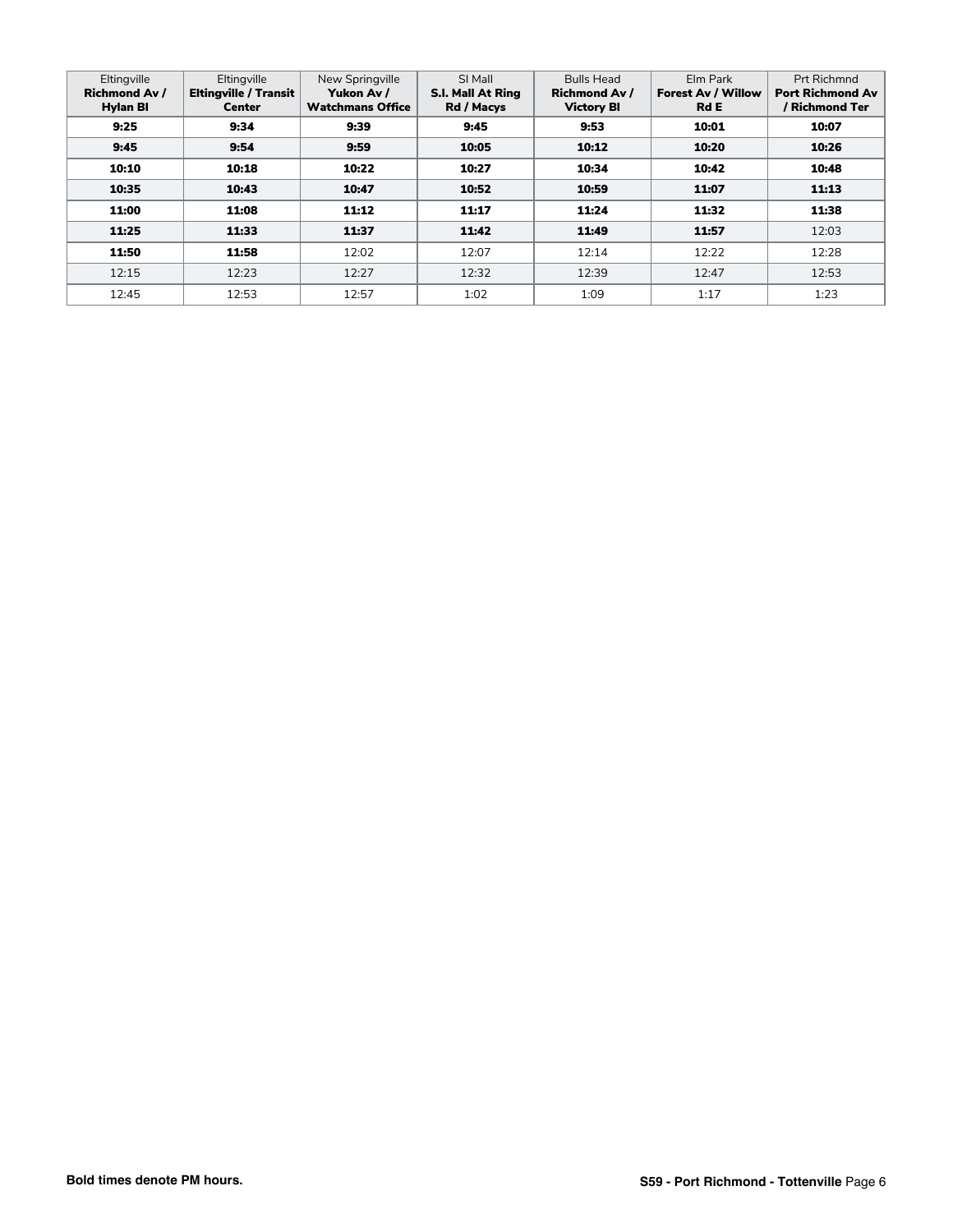| <b>Prt Richmnd</b>                               | Elm Park                             | New Springville                                                | Eltingville                                | Eltingville                      |                                               |                                 |
|--------------------------------------------------|--------------------------------------|----------------------------------------------------------------|--------------------------------------------|----------------------------------|-----------------------------------------------|---------------------------------|
| <b>Richmond Ter /</b><br><b>Port Richmond Av</b> | Forest Av /<br><b>Willowbrook Rd</b> | <b>Bulls Head</b><br><b>Richmond Av /</b><br><b>Victory BI</b> | SI Mall<br>S.I. Mall At Ring<br>Rd / Macys | Yukon Av /<br><b>Richmond Av</b> | <b>Eltingville / Transit</b><br><b>Center</b> | Hylan BI/<br><b>Richmond Av</b> |
|                                                  |                                      |                                                                | 4:51                                       | 4:56                             | 5:01                                          | 5:09                            |
| 5:00                                             | 5:05                                 | 5:13                                                           | 5:20                                       | 5:25                             | 5:30                                          | 5:38                            |
| 5:30                                             | 5:35                                 | 5:43                                                           | 5:50                                       | 5:55                             | 6:00                                          | 6:08                            |
| 5:55                                             | 6:00                                 | 6:08                                                           | 6:15                                       | 6:20                             | 6:25                                          | 6:33                            |
| 6:10                                             | 6:15                                 | 6:23                                                           | 6:30                                       | 6:35                             | 6:40                                          | 6:48                            |
| 6:25                                             | 6:30                                 | 6:39                                                           | 6:46                                       | 6:51                             | 6:56                                          | 7:04                            |
| 6:40                                             | 6:47                                 | 6:56                                                           | 7:03                                       | 7:08                             | 7:13                                          | 7:21                            |
| 6:55                                             | 7:02                                 | 7:11                                                           | 7:18                                       | 7:23                             | 7:28                                          | 7:36                            |
| 7:10                                             | 7:17                                 | 7:26                                                           | 7:33                                       | 7:38                             | 7:43                                          | 7:53                            |
| 7:25                                             | 7:32                                 | 7:42                                                           | 7:50                                       | 7:55                             | 8:00                                          | 8:10                            |
| 7:40                                             | 7:48                                 | 7:58                                                           | 8:06                                       | 8:11                             | 8:16                                          | 8:26                            |
| 7:55                                             | 8:03                                 | 8:13                                                           | 8:21                                       | 8:26                             | 8:31                                          | 8:41                            |
| 8:10                                             | 8:18                                 | 8:28                                                           | 8:36                                       | 8:41                             | 8:46                                          | 8:56                            |
| 8:30                                             | 8:38                                 | 8:48                                                           | 8:56                                       | 9:01                             | 9:06                                          | 9:16                            |
| 8:50                                             | 8:58                                 | 9:08                                                           | 9:16                                       | 9:21                             | 9:26                                          | 9:36                            |
| 9:10                                             | 9:18                                 | 9:28                                                           | 9:36                                       | 9:41                             | 9:46                                          | 9:56                            |
| 9:30                                             | 9:38                                 | 9:48                                                           | 9:56                                       | 10:01                            | 10:06                                         | 10:16                           |
| 9:50                                             | 9:58                                 | 10:08                                                          | 10:16                                      | 10:21                            | 10:26                                         | 10:36                           |
| 10:10                                            | 10:18                                | 10:28                                                          | 10:36                                      | 10:41                            | 10:46                                         | 10:56                           |
| 10:30                                            | 10:38                                | 10:48                                                          | 10:56                                      | 11:01                            | 11:06                                         | 11:16                           |
| 10:50                                            | 10:58                                | 11:08                                                          | 11:16                                      | 11:21                            | 11:26                                         | 11:36                           |
| 11:10                                            | 11:18                                | 11:28                                                          | 11:36                                      | 11:42                            | 11:49                                         | 11:59                           |
| 11:30                                            | 11:38                                | 11:48                                                          | 11:56                                      | 12:02                            | 12:09                                         | 12:19                           |
| 11:50                                            | 11:58                                | 12:08                                                          | 12:16                                      | 12:22                            | 12:29                                         | 12:39                           |
| 12:10                                            | 12:18                                | 12:28                                                          | 12:36                                      | 12:42                            | 12:49                                         | 12:59                           |
| 12:30                                            | 12:38                                | 12:48                                                          | 12:56                                      | 1:02                             | 1:09                                          | 1:19                            |
| 12:50                                            | 12:58                                | 1:08                                                           | 1:16                                       | 1:22                             | 1:29                                          | 1:39                            |
|                                                  |                                      |                                                                |                                            |                                  | 1:49                                          | 1:59                            |
| 1:10                                             | 1:18                                 | 1:28                                                           | 1:36                                       | 1:42                             |                                               |                                 |
| 1:30                                             | 1:38<br>1:58                         | 1:48                                                           | 1:56                                       | 2:02                             | 2:09                                          | 2:19<br>2:39                    |
| 1:50                                             |                                      | 2:08                                                           | 2:16                                       | 2:22                             | 2:29                                          |                                 |
| 2:10                                             | 2:18                                 | 2:28                                                           | 2:36                                       | 2:42                             | 2:49                                          | 2:59                            |
| 2:30                                             | 2:38                                 | 2:48                                                           | 2:56                                       | 3:02                             | 3:09                                          | 3:19                            |
| 2:50                                             | 2:58                                 | 3:08                                                           | 3:16                                       | 3:22                             | 3:29                                          | 3:39                            |
| 3:10                                             | 3:18                                 | 3:28                                                           | 3:36                                       | 3:42                             | 3:49                                          | 3:59                            |
| 3:30                                             | 3:38                                 | 3:48                                                           | 3:56                                       | 4:02                             | 4:09                                          | 4:19                            |
| 3:50                                             | 3:58                                 | 4:08                                                           | 4:16                                       | 4:22                             | 4:29                                          | 4:39                            |
| 4:10                                             | 4:18                                 | 4:28                                                           | 4:36                                       | 4:42                             | 4:49                                          | 4:59                            |
| 4:30                                             | 4:38                                 | 4:48                                                           | 4:56                                       | 5:02                             | 5:09                                          | 5:19                            |
| 4:50                                             | 4:58                                 | 5:08                                                           | 5:16                                       | 5:22                             | 5:29                                          | 5:39                            |
| 5:10                                             | 5:18                                 | 5:28                                                           | 5:36                                       | 5:42                             | 5:48                                          | 5:58                            |
| 5:30                                             | 5:37                                 | 5:47                                                           | 5:55                                       | 6:01                             | 6:07                                          | 6:17                            |
| 5:50                                             | 5:57                                 | 6:07                                                           | 6:15                                       | 6:21                             | 6:27                                          | 6:37                            |
| 6:10                                             | 6:17                                 | 6:27                                                           | 6:35                                       | 6:41                             | 6:47                                          | 6:57                            |
| 6:30                                             | 6:37                                 | 6:47                                                           | 6:55                                       | 7:01                             | 7:06                                          | 7:15                            |
| 6:50                                             | 6:57                                 | 7:07                                                           | 7:15                                       | 7:20                             | 7:25                                          | 7:34                            |
| 7:10                                             | 7:17                                 | 7:26                                                           | 7:34                                       | 7:39                             | 7:44                                          | 7:53                            |
| 7:30                                             | 7:37                                 | 7:46                                                           | 7:54                                       | 7:59                             | 8:04                                          | 8:13                            |
| 7:50                                             | 7:57                                 | 8:06                                                           | 8:13                                       | 8:18                             | 8:23                                          | 8:32                            |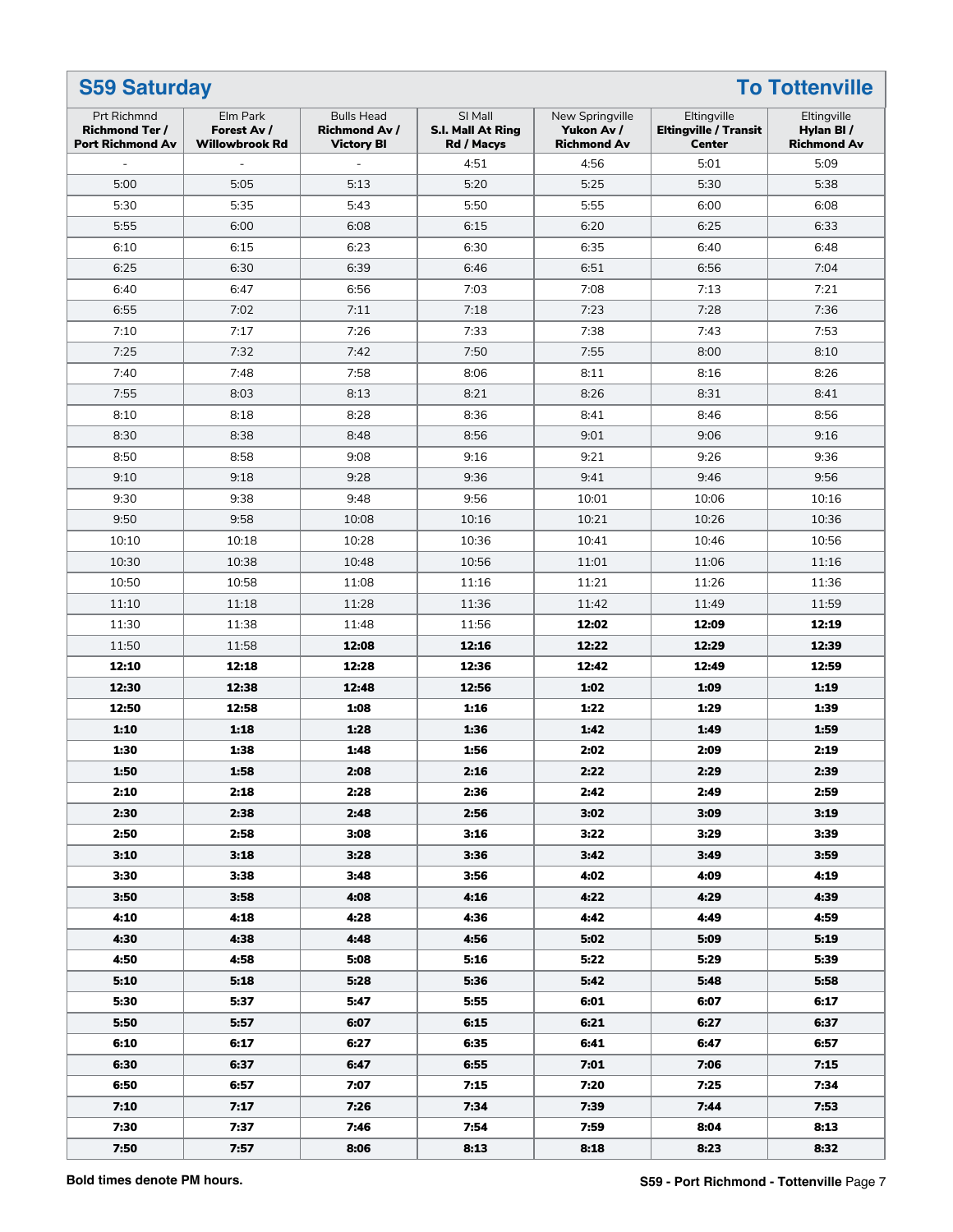| <b>Prt Richmnd</b><br><b>Richmond Ter /</b><br><b>Port Richmond Av</b> | Elm Park<br>Forest Av /<br><b>Willowbrook Rd</b> | <b>Bulls Head</b><br><b>Richmond Av /</b><br><b>Victory BI</b> | SI Mall<br>S.I. Mall At Ring<br>Rd / Macys | New Springville<br>Yukon Av /<br><b>Richmond Av</b> | Eltingville<br>Eltingville / Transit<br><b>Center</b> | Eltingville<br>Hylan BI/<br><b>Richmond Av</b> |
|------------------------------------------------------------------------|--------------------------------------------------|----------------------------------------------------------------|--------------------------------------------|-----------------------------------------------------|-------------------------------------------------------|------------------------------------------------|
| 8:10                                                                   | 8:16                                             | 8:25                                                           | 8:32                                       | 8:37                                                | 8:42                                                  | 8:51                                           |
| 8:30                                                                   | 8:36                                             | 8:45                                                           | 8:52                                       | 8:57                                                | 9:02                                                  | 9:10                                           |
| 8:50                                                                   | 8:56                                             | 9:05                                                           | 9:12                                       | 9:17                                                | 9:22                                                  | 9:30                                           |
| 9:20                                                                   | 9:26                                             | 9:34                                                           | 9:41                                       | 9:46                                                | 9:51                                                  | 9:59                                           |
| 9:50                                                                   | 9:56                                             | 10:04                                                          | 10:11                                      | 10:16                                               | 10:21                                                 | 10:29                                          |
| 10:10                                                                  | 10:16                                            | 10:24                                                          | 10:31                                      | 10:35                                               | 10:40                                                 | 10:48                                          |
| 10:30                                                                  | 10:35                                            | 10:42                                                          | 10:49                                      | 10:53                                               | 10:58                                                 | 11:06                                          |
| 11:00                                                                  | 11:05                                            | 11:12                                                          | 11:19                                      | 11:23                                               | 11:28                                                 | 11:36                                          |
| 11:30                                                                  | 11:35                                            | 11:42                                                          | 11:49                                      | 11:53                                               | 11:58                                                 | 12:06                                          |
| 12:00                                                                  | 12:05                                            | 12:12                                                          | 12:19                                      | 12:23                                               | 12:28                                                 | 12:36                                          |
| 12:30                                                                  | 12:35                                            | 12:42                                                          | 12:49                                      | 12:53                                               | 12:58                                                 | 1:06                                           |
| 1:30                                                                   | 1:35                                             | 1:42                                                           | 1:49                                       | 1:53                                                | 1:58                                                  | 2:06                                           |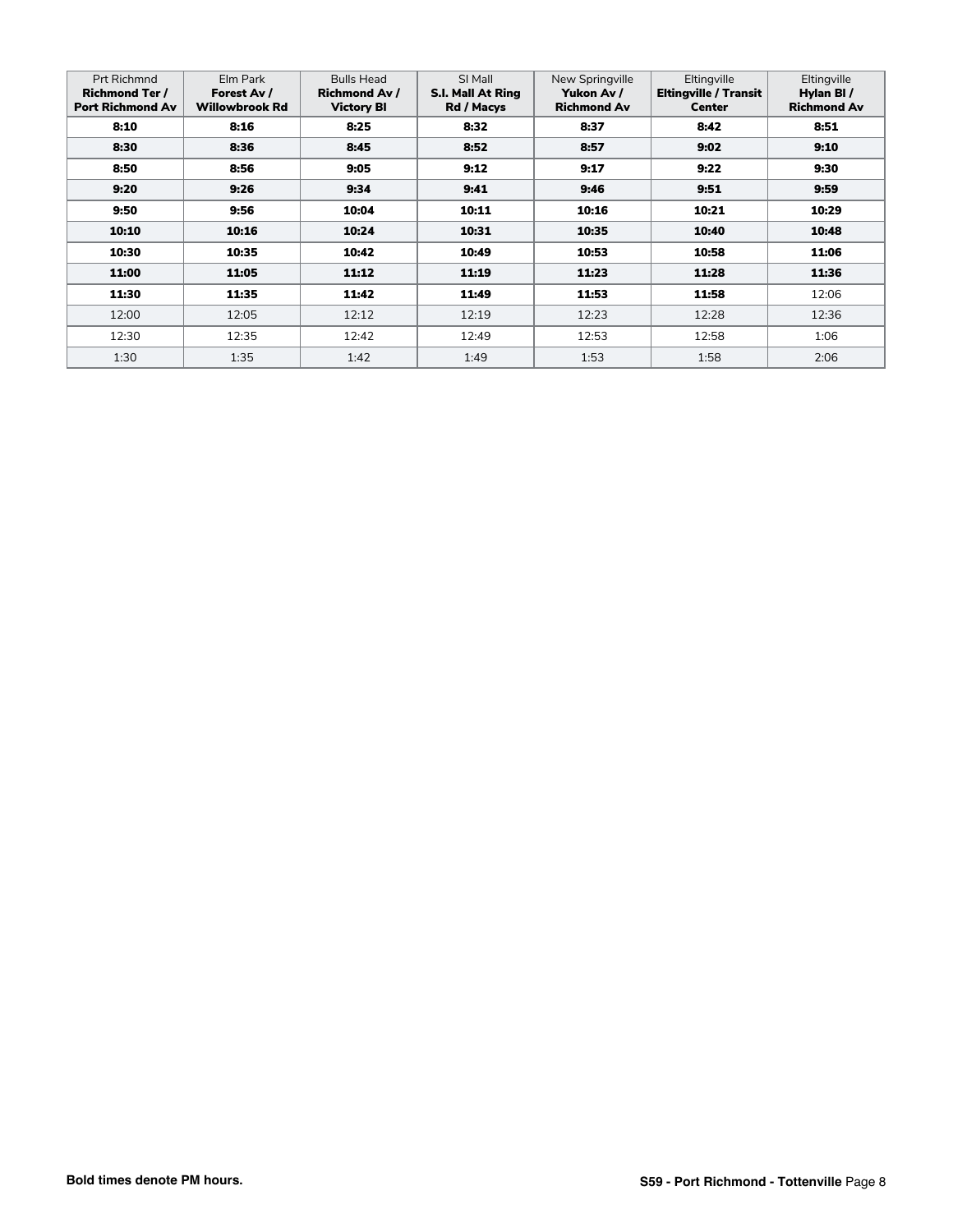| <b>S59 Sunday</b>                                      |                                                              |                                                          |                                            |                                                                | <b>To Port Richmond</b>                              |                                                          |  |
|--------------------------------------------------------|--------------------------------------------------------------|----------------------------------------------------------|--------------------------------------------|----------------------------------------------------------------|------------------------------------------------------|----------------------------------------------------------|--|
| Eltingville<br><b>Richmond Av /</b><br><b>Hylan BI</b> | Eltingville<br><b>Eltingville / Transit</b><br><b>Center</b> | New Springville<br>Yukon Av /<br><b>Watchmans Office</b> | SI Mall<br>S.I. Mall At Ring<br>Rd / Macys | <b>Bulls Head</b><br><b>Richmond Av /</b><br><b>Victory BI</b> | Elm Park<br><b>Forest Av / Willow</b><br><b>Rd E</b> | Prt Richmnd<br><b>Port Richmond Av</b><br>/ Richmond Ter |  |
| 4:50                                                   | 4:58                                                         | 5:02                                                     | 5:06                                       | 5:12                                                           | 5:19                                                 | 5:25                                                     |  |
| 5:30                                                   | 5:38                                                         | 5:42                                                     | 5:46                                       | 5:52                                                           | 5:59                                                 | 6:05                                                     |  |
| 6:00                                                   | 6:08                                                         | 6:12                                                     | 6:16                                       | 6:22                                                           | 6:29                                                 | 6:35                                                     |  |
| 6:30                                                   | 6:38                                                         | 6:42                                                     | 6:46                                       | 6:52                                                           | 6:59                                                 | 7:05                                                     |  |
| 7:00                                                   | 7:08                                                         | 7:12                                                     | 7:16                                       | 7:22                                                           | 7:29                                                 | 7:35                                                     |  |
| 7:30                                                   | 7:39                                                         | 7:44                                                     | 7:48                                       | 7:55                                                           | 8:02                                                 | 8:09                                                     |  |
| 8:00                                                   | 8:09                                                         | 8:14                                                     | 8:18                                       | 8:25                                                           | 8:32                                                 | 8:39                                                     |  |
| 8:30                                                   | 8:39                                                         | 8:44                                                     | 8:48                                       | 8:55                                                           | 9:02                                                 | 9:09                                                     |  |
| 9:00                                                   | 9:09                                                         | 9:14                                                     | 9:18                                       | 9:25                                                           | 9:32                                                 | 9:39                                                     |  |
| 9:30                                                   | 9:39                                                         | 9:44                                                     | 9:48                                       | 9:55                                                           | 10:02                                                | 10:10                                                    |  |
| 10:00                                                  | 10:09                                                        | 10:14                                                    | 10:18                                      | 10:26                                                          | 10:34                                                | 10:42                                                    |  |
| 10:30                                                  | 10:39                                                        | 10:44                                                    | 10:48                                      | 10:56                                                          | 11:04                                                | 11:12                                                    |  |
| 11:00                                                  | 11:09                                                        | 11:14                                                    | 11:18                                      | 11:26                                                          | 11:34                                                | 11:41                                                    |  |
| 11:30                                                  | 11:40                                                        | 11:45                                                    | 11:50                                      | 11:58                                                          | 12:07                                                | 12:14                                                    |  |
| 12:00                                                  | 12:10                                                        | 12:15                                                    | 12:20                                      | 12:28                                                          | 12:37                                                | 12:44                                                    |  |
| 12:30                                                  | 12:40                                                        | 12:45                                                    | 12:50                                      | 12:58                                                          | 1:07                                                 | 1:14                                                     |  |
| 1:00                                                   | 1:10                                                         | 1:15                                                     | 1:20                                       | 1:28                                                           | 1:37                                                 | 1:45                                                     |  |
| 1:30                                                   | 1:40                                                         | 1:45                                                     | 1:51                                       | 2:00                                                           | 2:09                                                 | 2:17                                                     |  |
| 2:00                                                   | 2:10                                                         | 2:15                                                     | 2:21                                       | 2:30                                                           | 2:39                                                 | 2:47                                                     |  |
| 2:30                                                   | 2:40                                                         | 2:45                                                     | 2:51                                       | 3:00                                                           | 3:09                                                 | 3:17                                                     |  |
| 3:00                                                   | 3:10                                                         | 3:15                                                     | 3:21                                       | 3:30                                                           | 3:39                                                 | 3:47                                                     |  |
| 3:30                                                   | 3:40                                                         | 3:45                                                     | 3:51                                       | 4:00                                                           | 4:09                                                 | 4:17                                                     |  |
| 3:50                                                   | 4:00                                                         | 4:05                                                     | 4:11                                       | 4:20                                                           | 4:29                                                 | 4:37                                                     |  |
| 4:10                                                   | 4:20                                                         | 4:25                                                     | 4:31                                       | 4:40                                                           | 4:49                                                 | 4:57                                                     |  |
| 4:30                                                   | 4:40                                                         | 4:45                                                     | 4:51                                       | 5:00                                                           | 5:09                                                 | 5:17                                                     |  |
| 4:50                                                   | 5:00                                                         | 5:05                                                     | 5:11                                       | 5:20                                                           | 5:29                                                 | 5:37                                                     |  |
| 5:10                                                   | 5:20                                                         | 5:25                                                     | 5:31                                       | 5:40                                                           | 5:49                                                 | 5:57                                                     |  |
| 5:30                                                   | 5:40                                                         | 5:45                                                     | 5:51                                       | 6:00                                                           | 6:09                                                 | 6:17                                                     |  |
| 5:50                                                   | 6:00                                                         | 6:05                                                     | 6:11                                       | 6:20                                                           | 6:29                                                 | 6:37                                                     |  |
| 6:20                                                   | 6:30                                                         | 6:35                                                     | 6:41                                       | 6:50                                                           | 6:59                                                 | 7:07                                                     |  |
| 6:50                                                   | 7:00                                                         | 7:04                                                     | 7:10                                       | 7:17                                                           | 7:25                                                 | 7:32                                                     |  |
| 7:20                                                   | 7:29                                                         | 7:33                                                     | 7:39                                       | 7:46                                                           | 7:54                                                 | 8:01                                                     |  |
| 7:50                                                   | 7:59                                                         | 8:03                                                     | 8:09                                       | 8:16                                                           | 8:24                                                 | 8:31                                                     |  |
| 8:20                                                   | 8:29                                                         | 8:33                                                     | 8:39                                       | 8:46                                                           | 8:54                                                 | 9:01                                                     |  |
| 8:50                                                   | 8:59                                                         | 9:03                                                     | 9:09                                       | 9:16                                                           | 9:24                                                 | 9:31                                                     |  |
| 9:20                                                   | 9:29                                                         | 9:33                                                     | 9:39                                       | 9:46                                                           | 9:54                                                 | 10:01                                                    |  |
| 9:50                                                   | 9:59                                                         | 10:03                                                    | 10:08                                      | 10:14                                                          | 10:21                                                | 10:27                                                    |  |
| 10:20                                                  | 10:28                                                        | 10:32                                                    | 10:37                                      | 10:43                                                          | 10:50                                                | 10:56                                                    |  |
| 10:50                                                  | 10:58                                                        | 11:02                                                    | 11:07                                      | 11:13                                                          | 11:20                                                | 11:26                                                    |  |
| 11:20                                                  | 11:28                                                        | 11:32                                                    | 11:37                                      | 11:43                                                          | 11:50                                                | 11:56                                                    |  |
| 11:50                                                  | 11:58                                                        | 12:02                                                    | 12:06                                      | 12:12                                                          | 12:18                                                | 12:24                                                    |  |
| 12:20                                                  | 12:27                                                        | 12:31                                                    | 12:35                                      | 12:41                                                          | 12:47                                                | 12:53                                                    |  |
| 12:50                                                  | 12:57                                                        | 1:01                                                     | 1:05                                       | 1:11                                                           | 1:17                                                 | 1:23                                                     |  |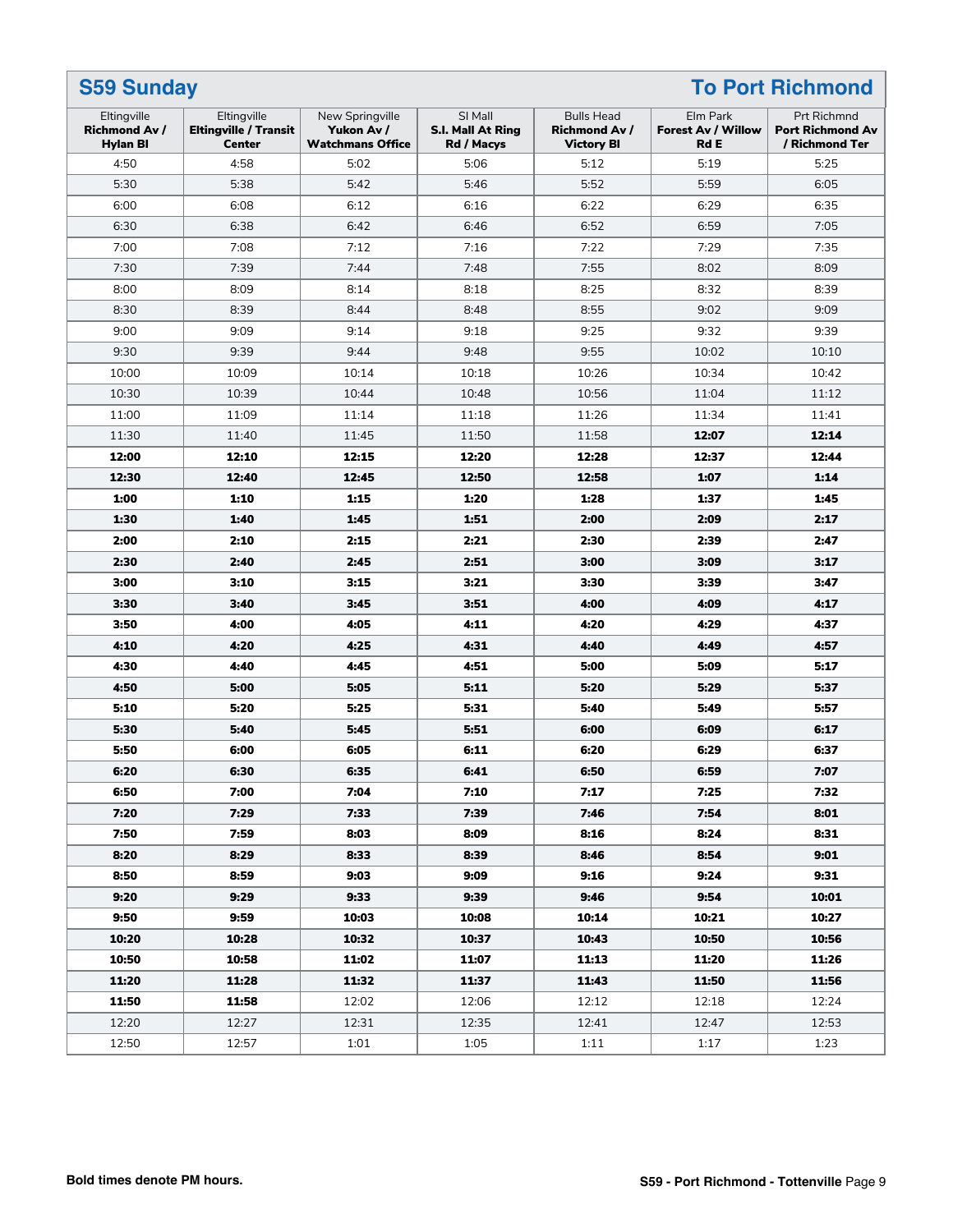| <b>To Tottenville</b><br><b>S59 Sunday</b>                                                                                                                                                                                                                                                                                                                 |                                                |  |  |  |  |  |  |
|------------------------------------------------------------------------------------------------------------------------------------------------------------------------------------------------------------------------------------------------------------------------------------------------------------------------------------------------------------|------------------------------------------------|--|--|--|--|--|--|
| Elm Park<br>SI Mall<br>Eltingville<br>Prt Richmnd<br><b>Bulls Head</b><br>New Springville<br><b>Richmond Ter /</b><br>Forest Av /<br><b>Richmond Av /</b><br>S.I. Mall At Ring<br>Yukon Av /<br><b>Eltingville / Transit</b><br><b>Port Richmond Av</b><br><b>Willowbrook Rd</b><br><b>Richmond Av</b><br><b>Center</b><br><b>Victory BI</b><br>Rd / Macys | Eltingville<br>Hylan BI/<br><b>Richmond Av</b> |  |  |  |  |  |  |
| 4:56<br>5:01<br>4:51<br>$\blacksquare$                                                                                                                                                                                                                                                                                                                     | 5:08                                           |  |  |  |  |  |  |
| 5:00<br>5:05<br>5:12<br>5:18<br>5:23<br>5:28                                                                                                                                                                                                                                                                                                               | 5:35                                           |  |  |  |  |  |  |
| 5:30<br>5:36<br>5:51<br>5:56<br>5:44<br>6:00                                                                                                                                                                                                                                                                                                               | 6:08                                           |  |  |  |  |  |  |
| 6:00<br>6:06<br>6:14<br>6:21<br>6:26<br>6:30                                                                                                                                                                                                                                                                                                               | 6:38                                           |  |  |  |  |  |  |
| 6:36<br>6:51<br>6:56<br>6:30<br>6:44<br>7:00                                                                                                                                                                                                                                                                                                               | 7:08                                           |  |  |  |  |  |  |
| 7:06<br>7:14<br>7:21<br>7:00<br>7:26<br>7:30                                                                                                                                                                                                                                                                                                               | 7:39                                           |  |  |  |  |  |  |
| 7:30<br>7:37<br>7:46<br>7:53<br>7:58<br>8:03                                                                                                                                                                                                                                                                                                               | 8:12                                           |  |  |  |  |  |  |
| 8:00<br>8:07<br>8:23<br>8:28<br>8:33<br>8:16                                                                                                                                                                                                                                                                                                               | 8:42                                           |  |  |  |  |  |  |
| 8:53<br>8:58<br>8:30<br>8:37<br>8:46<br>9:03                                                                                                                                                                                                                                                                                                               | 9:12                                           |  |  |  |  |  |  |
| 9:23<br>9:00<br>9:07<br>9:16<br>9:28<br>9:33                                                                                                                                                                                                                                                                                                               | 9:42                                           |  |  |  |  |  |  |
| 9:37<br>9:53<br>9:58<br>9:30<br>9:46<br>10:03                                                                                                                                                                                                                                                                                                              | 10:12                                          |  |  |  |  |  |  |
| 10:00<br>10:08<br>10:30<br>10:17<br>10:25<br>10:36                                                                                                                                                                                                                                                                                                         | 10:45                                          |  |  |  |  |  |  |
| 10:38<br>10:30<br>10:47<br>10:55<br>11:00<br>11:06                                                                                                                                                                                                                                                                                                         | 11:15                                          |  |  |  |  |  |  |
| 11:00<br>11:08<br>11:17<br>11:25<br>11:30<br>11:36                                                                                                                                                                                                                                                                                                         | 11:45                                          |  |  |  |  |  |  |
| 11:38<br>12:02<br>12:08<br>11:30<br>11:48<br>11:57                                                                                                                                                                                                                                                                                                         | 12:17                                          |  |  |  |  |  |  |
| 12:08<br>12:27<br>12:32<br>12:00<br>12:18<br>12:39                                                                                                                                                                                                                                                                                                         | 12:48                                          |  |  |  |  |  |  |
| 12:30<br>12:38<br>12:57<br>1:03<br>12:48<br>1:10                                                                                                                                                                                                                                                                                                           | 1:19                                           |  |  |  |  |  |  |
| 1:08<br>1:00<br>1:18<br>1:27<br>1:33<br>1:40                                                                                                                                                                                                                                                                                                               | 1:49                                           |  |  |  |  |  |  |
| 1:38<br>1:57<br>2:03<br>1:30<br>1:48<br>2:10                                                                                                                                                                                                                                                                                                               | 2:19                                           |  |  |  |  |  |  |
| 2:08<br>2:27<br>2:33<br>2:00<br>2:18<br>2:40                                                                                                                                                                                                                                                                                                               | 2:49                                           |  |  |  |  |  |  |
| 2:37<br>2:54<br>3:00<br>2:30<br>2:46<br>3:07                                                                                                                                                                                                                                                                                                               | 3:16                                           |  |  |  |  |  |  |
| 3:07<br>3:24<br>3:00<br>3:16<br>3:30<br>3:37                                                                                                                                                                                                                                                                                                               | 3:46                                           |  |  |  |  |  |  |
| 3:37<br>3:54<br>4:00<br>3:30<br>3:46<br>4:07                                                                                                                                                                                                                                                                                                               | 4:16                                           |  |  |  |  |  |  |
| 4:07<br>4:24<br>4:30<br>4:00<br>4:16<br>4:37                                                                                                                                                                                                                                                                                                               | 4:46                                           |  |  |  |  |  |  |
| 4:37<br>4:54<br>5:00<br>4:30<br>4:46<br>5:07                                                                                                                                                                                                                                                                                                               | 5:16                                           |  |  |  |  |  |  |
| 5:24<br>5:00<br>5:07<br>5:16<br>5:30<br>5:37                                                                                                                                                                                                                                                                                                               | 5:46                                           |  |  |  |  |  |  |
| 5:27<br>5:20<br>5:36<br>5:44<br>5:50<br>5:57                                                                                                                                                                                                                                                                                                               | 6:06                                           |  |  |  |  |  |  |
| 6:04<br>5:40<br>5:47<br>5:56<br>6:10<br>6:16                                                                                                                                                                                                                                                                                                               | 6:25                                           |  |  |  |  |  |  |
| 6:22<br>6:00<br>6:07<br>6:15<br>6:28<br>6:34                                                                                                                                                                                                                                                                                                               | 6:43                                           |  |  |  |  |  |  |
| 6:30<br>6:37<br>6:52<br>6:58<br>7:04<br>6:45                                                                                                                                                                                                                                                                                                               | 7:13                                           |  |  |  |  |  |  |
| 7:07<br>7:15<br>7:22<br>7:28<br>7:34<br>7:00                                                                                                                                                                                                                                                                                                               | 7:43                                           |  |  |  |  |  |  |
| 7:37<br>7:52<br>7:58<br>8:04<br>7:30<br>7:45                                                                                                                                                                                                                                                                                                               | 8:13                                           |  |  |  |  |  |  |
| 8:06<br>8:13<br>8:20<br>8:25<br>8:31<br>8:00                                                                                                                                                                                                                                                                                                               | 8:40                                           |  |  |  |  |  |  |
| 8:30<br>8:36<br>8:43<br>8:50<br>9:01<br>8:55                                                                                                                                                                                                                                                                                                               | 9:10                                           |  |  |  |  |  |  |
| 9:06<br>9:13<br>9:20<br>9:31<br>9:00<br>9:25                                                                                                                                                                                                                                                                                                               | 9:40                                           |  |  |  |  |  |  |
| 9:36<br>9:50<br>9:55<br>9:30<br>9:43<br>10:01                                                                                                                                                                                                                                                                                                              | 10:08                                          |  |  |  |  |  |  |
| 10:00<br>10:05<br>10:12<br>10:18<br>10:23<br>10:28                                                                                                                                                                                                                                                                                                         | 10:35                                          |  |  |  |  |  |  |
| 10:30<br>10:35<br>10:48<br>10:53<br>10:42<br>10:58                                                                                                                                                                                                                                                                                                         | 11:05                                          |  |  |  |  |  |  |
| 11:00<br>11:12<br>11:23<br>11:28<br>11:05<br>11:18                                                                                                                                                                                                                                                                                                         | 11:35                                          |  |  |  |  |  |  |
| 11:30<br>11:35<br>11:53<br>11:42<br>11:48<br>11:58                                                                                                                                                                                                                                                                                                         | 12:05                                          |  |  |  |  |  |  |
| 12:00<br>12:05<br>12:18<br>12:23<br>12:28<br>12:12                                                                                                                                                                                                                                                                                                         | 12:35                                          |  |  |  |  |  |  |
| 12:53<br>12:58<br>12:30<br>12:35<br>12:42<br>12:48                                                                                                                                                                                                                                                                                                         | 1:05                                           |  |  |  |  |  |  |
| 1:26<br>1:31<br>1:38<br>1:44<br>1:49<br>1:54                                                                                                                                                                                                                                                                                                               | 2:01                                           |  |  |  |  |  |  |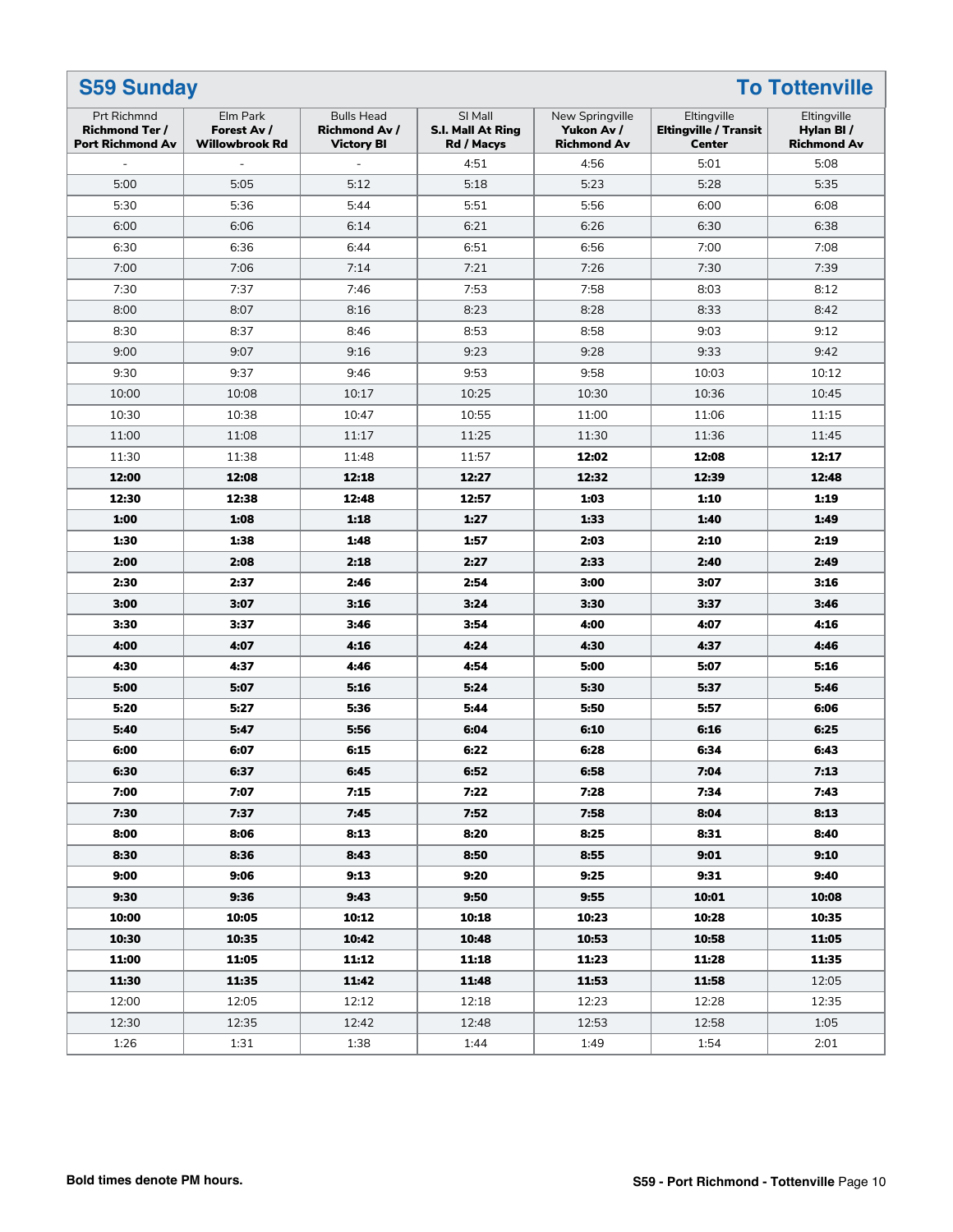



Port Richmond - Tottenville via Richmond Av Local Service Effective June 26, 2022

For accessible subway stations, travel directions and other information: **Visit www.mta.info or call us at 511**

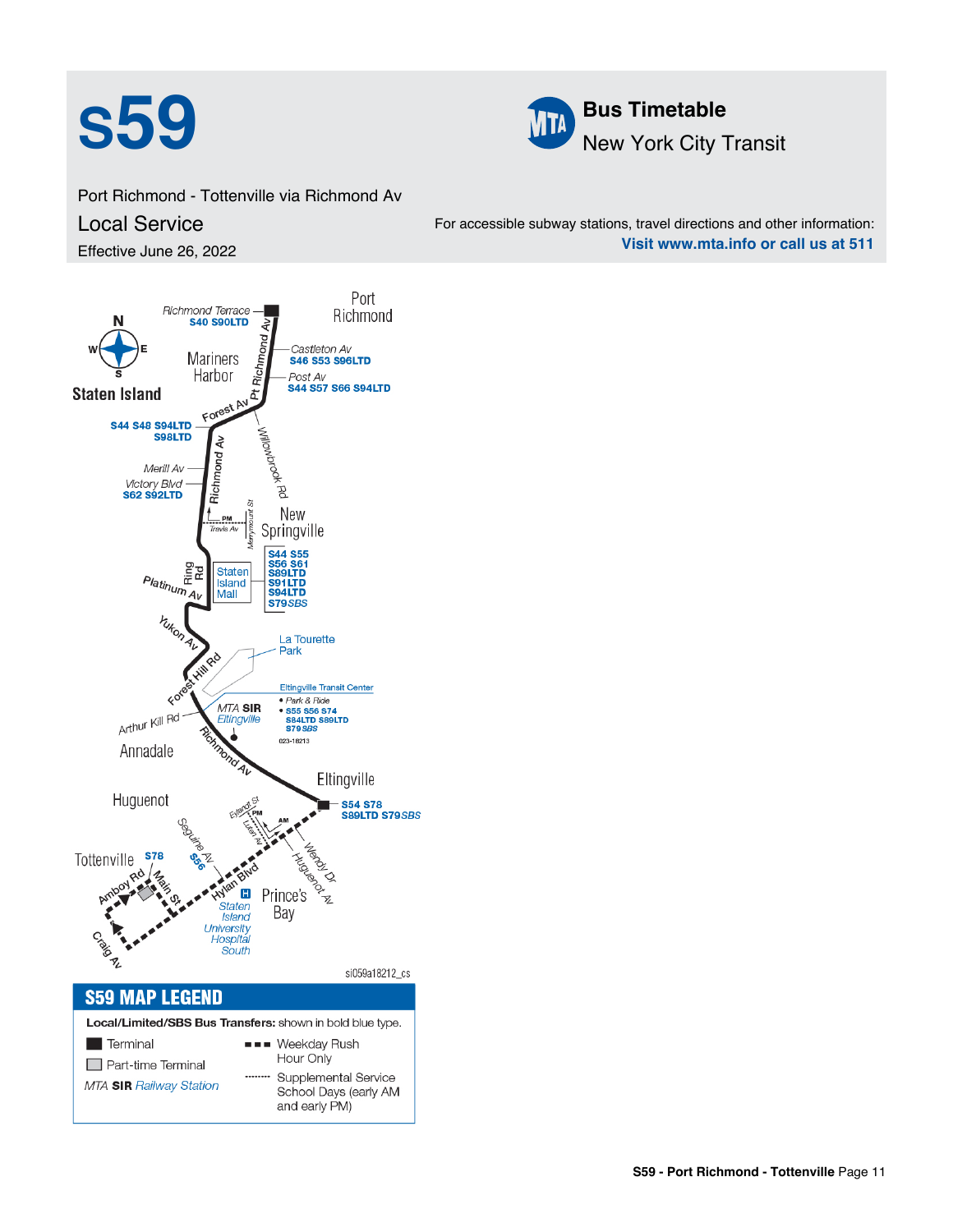**Fares** – MetroCard® is accepted for all MTA New York City trains (including Staten Island Railway - SIR), and, local, Limited-Stop and +SelectBusService buses (at MetroCard fare collection machines). Express buses only accept 7- Day Express Bus Plus MetroCard or Pay-Per-Ride MetroCard. All of our buses and +SelectBusService Coin Fare Collector machines accept exact fare in coins. Dollar bills, pennies, and half-dollar coins are not accepted. OMNY is the MTA's new fare payment system. Use your contactless card or smart device to pay the fare on buses and subways. Visit omny.info for details of the rollout.

**Free Transfers** – Unlimited Ride MetroCard permits free transfers to all but our express buses (between subway and local bus, local bus and local bus etc.) Pay-Per-Ride MetroCard allows one free transfer of equal or lesser value if you complete your transfer within two hours of the time you pay your full fare with the same MetroCard. If you pay your local bus fare with coins, ask for a free electronic paper transfer to use on another local bus.

**Reduced-Fare Benefits** – You are eligible for reduced-fare benefits if you are at least 65 years of age or have a qualifying disability. Benefits are available (except on peak-hour express buses) with proper identification, including Reduced-Fare MetroCard or Medicare card.

**Children** – The subway, SIR, local, Limited-Stop, and +SelectBusService buses permit up to three children, 44 inches tall and under to ride free when accompanied by an adult paying full fare.

**Terms and Conditions** – Fares and MetroCard use are subject to applicable tariffs and conditions of use.

### **Bus Operator Apple Award**

If you think your bus operator deserves an Apple Award--our special recognition for this service, courtesy and professionalism-- go to mta.info/customer-feedback or call 511 and give us the badge or bus number.

#### **Holiday Service 2022**

**Reduced weekday service operates on:** Martin Luther King Day\*, Day After Thanksgiving\*.

**Saturday service operates on:** Presidents Day\*, Independence Day, Dec 26.

**Sunday service operates on:** Memorial Day, Labor Day, Thanksgiving Day, Christmas Day+, New Years Day+.

\* Special schedules for these days will be available at [mta.info](https://new.mta.info/) for express routes only.

+ Service information for the day preceding this holiday or holiday weekend will be provided on [mta.info](https://new.mta.info/), and on service notices posted on buses.

Information in this timetable is subject to change without notice. Traffic conditions and weather can affect running time.

| <b>Travel Help and Information</b>                     | <b>IF YOU SEE</b><br><b>SOMETHING, SAY</b><br><b>SOMETHING.</b>                                         |
|--------------------------------------------------------|---------------------------------------------------------------------------------------------------------|
| One MTA<br>511<br>One Number.<br>Call 511 and say MTA. | Be suspicious of<br>anything<br>unattended.<br>Tell a cop, an MTA<br>employee or call<br>1-888-692-7233 |
| TTY/TDD users only 711                                 | (1-888-NYC-SAFE).                                                                                       |
| <b>Online:</b> www.mta.info                            |                                                                                                         |

**Filing a Title VI Complaint** – MTA New York City Transit ("NYC Transit") and<br>MTA Bus Company are committed to providing non-discriminatory service to<br>ensure that no person is excluded from participation in, or denied the

To request more information about Title VI or to submit a written complaint if you believe that you have been subjected to discrimination, you may contact NYC<br>Transit's Office of Equal Employment Opportunity, 130 Livingston Street, 3rd Floor,<br>Brooklyn, NY 11201.

In addition to your right to file a complaint with NYC Transit and MTA Bus<br>Company, you have the right to file a Title VI complaint with the U.S. Department<br>of Transportation, Federal Transit Administration, Office of Civi